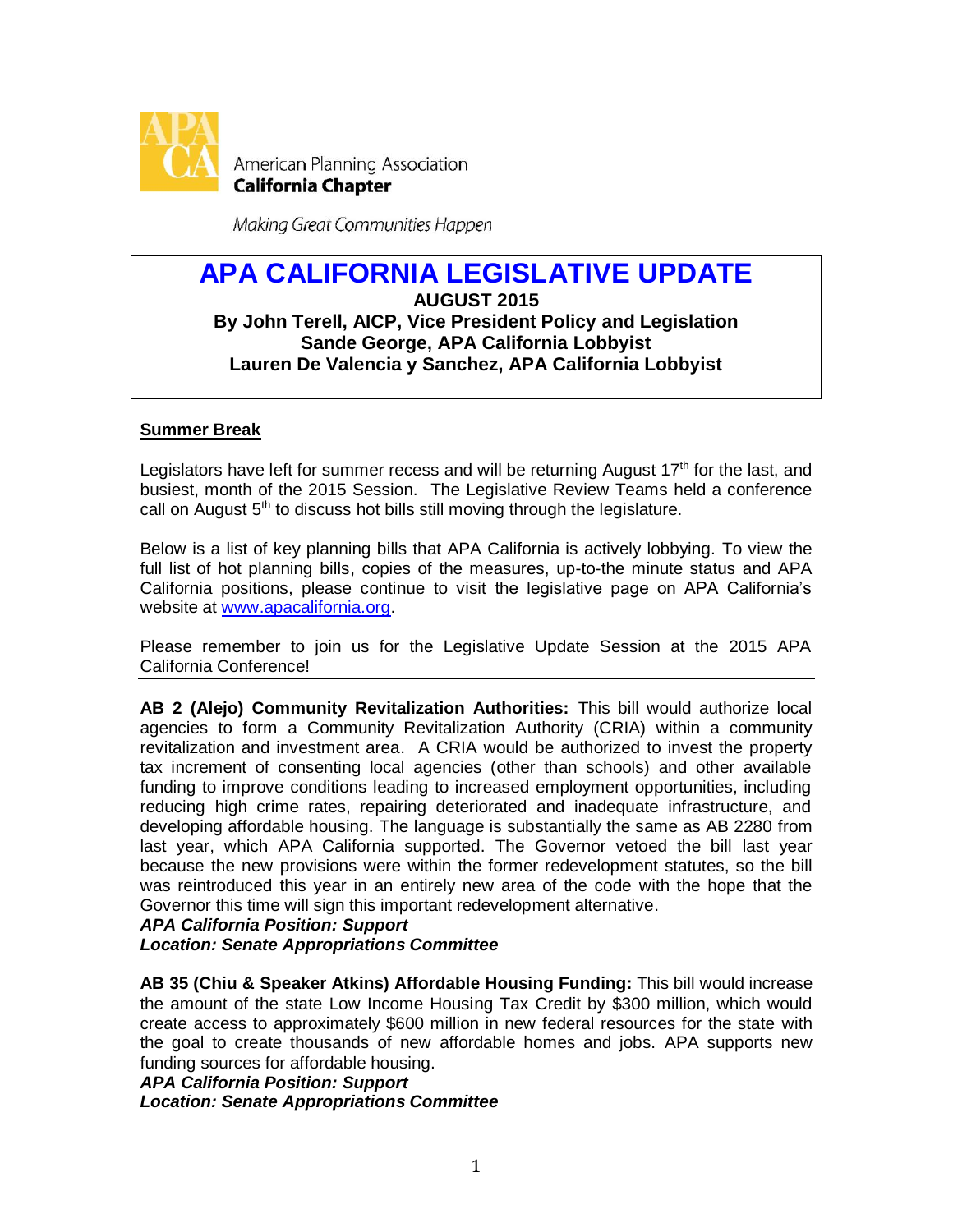**AB 57 (Quirk) Cell Tower Permitting:** This bill references the shot clock section of the 2009 Federal Communications Commission Ruling on wireless infrastructure siting. The shot clock timeframes are 90 days to approve an application for collocations and 150 days to approve an application for brand new sites. However, this bill would go beyond the Ruling by adding a deemed approved provision to brand new sites – something that the FCC denied twice. Also, the bill doesn't clearly state the ability to toll the clock or address how CEQA review completion could affect the timeframe, even though it is referenced in other sections of the Ruling. The bill has been heard in three policy committees and APA, along with many others, continue to oppose the bill. While members have passed the bill out of their committees on the assumption that the bill would be amended to address the concerns of our opposition, the author still has not done so. If this bill should pass, carriers could essentially run the clock out to get permit approval, even if important aspects of the application are not complete. Unfortunately this could force jurisdictions to deny the application in order to meet the shot clock deadline, rather than work with carriers to get to a viable, safe and esthetically appropriate design.

# *APA California Position: Oppose Location: Senate Floor*

**AB 266 (Bonta) Local Regulation of Medical Marijuana:** This bill would allow a county or city to administer and enforce medical marijuana dispensaries and cultivation. Previous legislation in this area has often sought to pre-empt local zoning and planning restrictions. APA California believes local governments should continue to have a prominent role in any framework for medical marijuana in our communities.

#### *APA California Position: Support*

# *Location: Senate Appropriations Committee*

**AB 718 (Chu) Right to Use Vehicles for Human Habitation:** This bill would prohibit local governments from prohibiting or otherwise penalizing by impoundment or other method, the act of sleeping or resting in a lawfully parked motor vehicle as a way of dealing with the absence of adequate shelter beds in California. As recently amended, it would provide specific exemptions to still allow a law enforcement officer to arrest, cite, or otherwise penalize an occupant of a motor vehicle for any criminal activity or violation of the vehicle code; enforce any criminal activity or violation of the vehicle code by the occupant of the motor vehicle; and enforce local ordinances that restrict the use of public streets for vehicle storage. Because the bill states the vehicle must be "a lawfully parked motor vehicle", the bill does not prevent local governments from establishing local parking regulations to address the hours a vehicle can be parked on the street, or from prohibiting overnight parking unless a vehicle obtains a residential permit. The bill does appear however to prohibit local ordinances that prohibit people from using a vehicle parked or standing on any city street or parking lot as living quarters either overnight, or day-by-day, consistent with the US Court of Appeals for the Ninth Circuit in June 2014 in *Desertrain v. City of Los Angeles*. In that case, the court found that LA's ordinance paved the way for law enforcement to target the homeless and was therefore unconstitutionally vague. Also, the way the bill is written, it's not clear whether or not the bill applies to public and/or private streets and parking lots. APA California has asked for clarification from the author's office.

*APA California Position: Oppose but reviewing recent amendments Location: Senate Floor*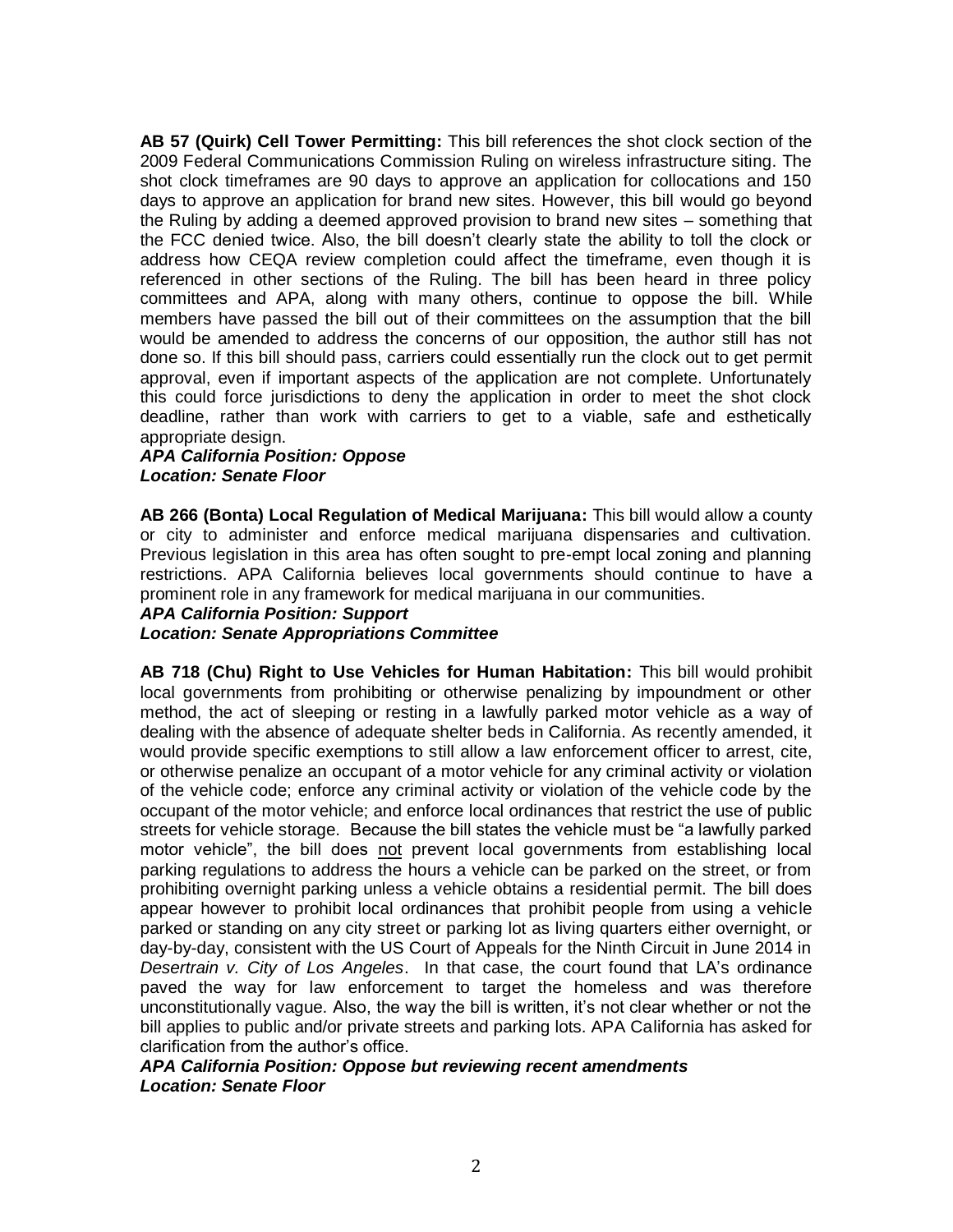**AB 744 (Chau) Elimination of Parking Minimums:** AB 744 as originally drafted would have eliminated parking minimum requirements for density bonus housing projects, special needs housing and senior housing if the housing is near a transit rich area. APA shares the author's goal to encourage infill housing by not overburdening development near active transit. However, APA requested several amendments to target the no minimum parking mandate in the bill to 100% affordable housing projects where studies have shown residents do have fewer cars, ensure the housing had parking alternatives available to residents and access to unobstructed transit near the housing so reduced parking would not negatively impact surrounding uses with spillover parking, and allow cities and counties to still require parking minimums up to the current Density Bonus parking minimums based on a recent traffic study. However, the Legislature pushed the author to include some parking minimum for even 100% affordable projects to ensure projects would not be entitled to "no parking", which the author and sponsors agreed to accept. As a result, the bill as now amended includes APA's suggested amendments except for alternative parking requirements, and prohibits local governments from requiring minimum parking ratios:

- Greater than 0.5 spaces **per bedroom** for a development that includes, at least 20% low income or 11% very low income housing units and is within one-half mile of a major transit stop.
- Greater than 0.5 spaces **per unit** for a development that is entirely composed of low or very low income rental housing units and is within ½ mile of a major transit stop.
- Greater than 0.5 spaces **per unit** for a development that:
	- 1. Is a senior citizen development renting to individuals 62 years of age or older;
	- 2. Is entirely composed of low or very low income rental housing units, and;
	- 3. Has paratransit or is located within one-half mile of a bus line that runs at least eight times per day.
- Greater than 0.3 spaces **per unit** for a development that:
	- 1. Is a special needs housing development, defined as a development for the benefit of persons with mental health needs, physical or developmental disabilities, or those at risk of homelessness;
	- 2. Is entirely composed of low or very low income rental housing units, and;
	- 3. Has paratransit or is located within one-half mile of a bus line that runs at least eight times per day.

These ratios include parking set aside for guests and handicapped spaces. AB 744 also allows a local government to impose a parking ratio up to the ratios allowed in current law, for developments that receive density bonuses if the local government makes findings that a higher parking ratio is needed, based on findings in any parking study conducted for the area in the past seven years that demonstrates the need.

With these amendments APA withdrew our request for parking alternatives for these projects, and supported the bill as amended by the author.

#### *APA California Position: Support Location: Senate Floor*

**AB 771 (Speaker Atkins) Historic Preservation Tax Credit:** This bill would allow a 20% - 25% tax credit for expenses incurred for rehabilitation of a certified historic structure or a qualified residence. APA California supports incentives to preserve historic buildings in California.

# *APA California Position: Support*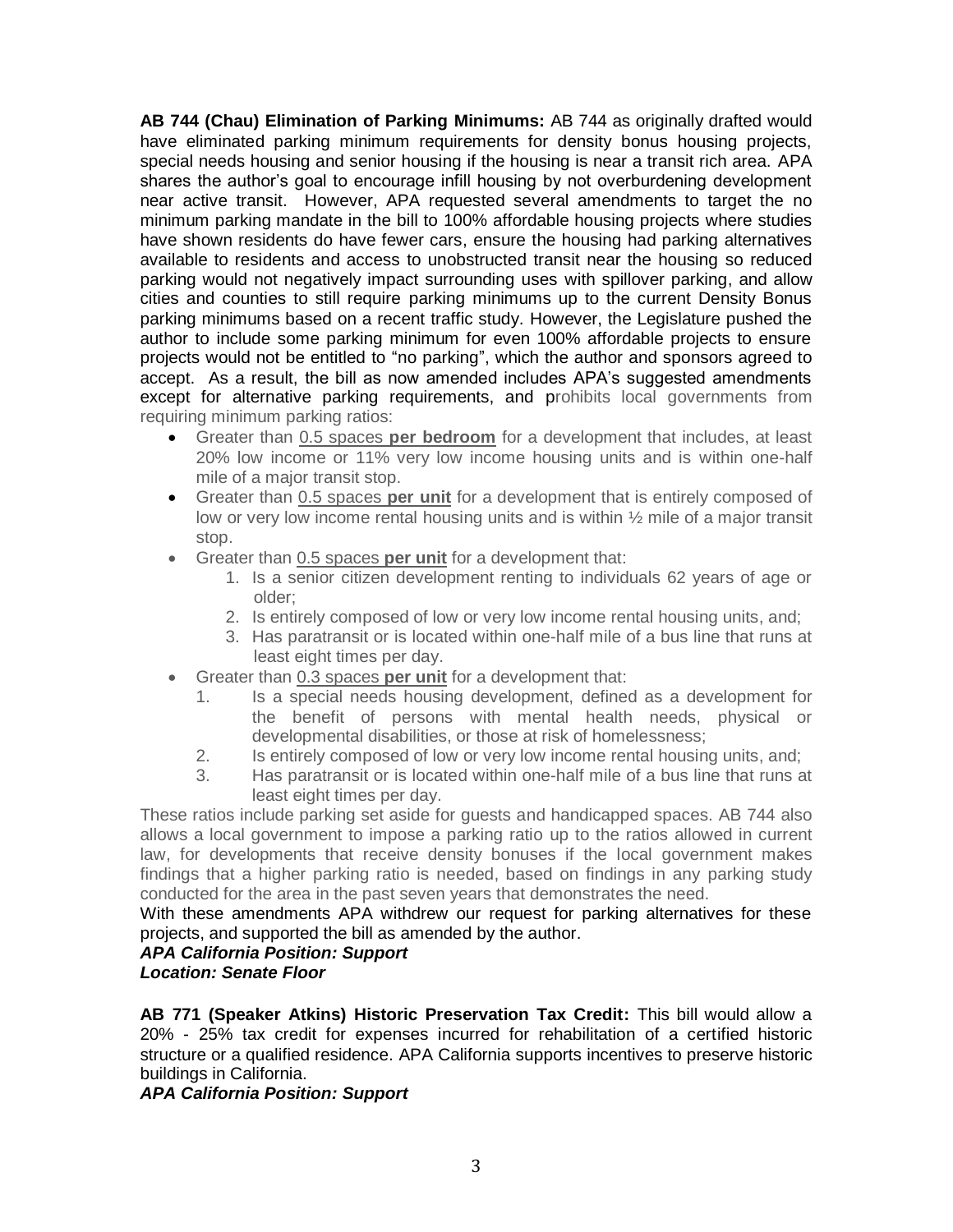#### *Location: Two-Year Bill*

**AB 806 (Dodd) Wireless Antenna Permitting Exemptions:** This bill was recently gutted and amended to exempt strand mounted antennas used for video, voice or data service from additional permitting requirements as long as they are attached to communications infrastructure constructed with state permitting requirements. The author amended the bill right before the policy deadline so it will be a two-year bill. He stated that the bill is needed because local governments are considering adopting regulations to require additional permits for this equipment. APA California has reached out to the author to understand the issue and asked the Legislative Review Teams for feedback on the bill.

#### *APA California Position: Review Location: Two-Year Bill*

**AB 1303 (Gray) Map Act Extension for Disadvantaged Cities and Counties:** This bill, an urgency measure, would provide for an automatic 24-month extension for unexpired subdivision maps approved after January 1, 2002, and not later than July 11, 2013. It would also require the extension of an approved or conditionally approved subdivision map approved on or before December 31, 2001, upon application by the subdivider at least 90 days prior to the expiration of the map, authorizing the extension to be approved, conditionally approved, or denied if the map is determined not to be consistent with applicable zoning and general plan requirements in effect when the application is filed. These extensions however would only apply to counties that meet the following criteria: The annual mean household income within the county is less than 80% of the statewide annual mean income; the county's annual non-seasonal unemployment rate is at least 3% higher than the statewide annual non-seasonal unemployment rate; or the poverty rate within the county's population is at least 4% higher than the statewide median poverty rate.

#### *APA California Position: No Position*

# *Location: In Senate Appropriations Committee*

**AB 1344 (Jones) Charter School Siting:** This bill would establish a process for school districts to override local zoning ordinances in the siting of charter schools at the charter school's request. While public schools are able to do this under current law, charter schools don't go through the same state oversight as public schools when applying for permits. Charter schools also are not required to notify the local jurisdiction that they plan to override local zoning. If this bill moves in 2016, it will need to be amended to ensure that the city or county is notified of the process and is part of the discussion with the school district and charter schools before such overrides are authorized.

#### *APA California Position: Oppose Location: Two-Year Bill*

**AB 1335 (Speaker Atkins) Building Homes and Jobs Act:** This bill would enact the Building Homes and Jobs Act. The bill would impose a fee of \$75 to be paid at the time of the recording of every real estate transaction, except housing purchases, to be used as an ongoing source of funding for affordable housing. Given the loss of redevelopment and federal housing funding, APA California is supportive of the Speaker's efforts to find a permanent source of funding for the construction of affordable housing. She has expressed support for including a bill to provide a permanent source of affordable housing funding as part of any package approved pursuant to the Special Session on Transportation and Health Funding.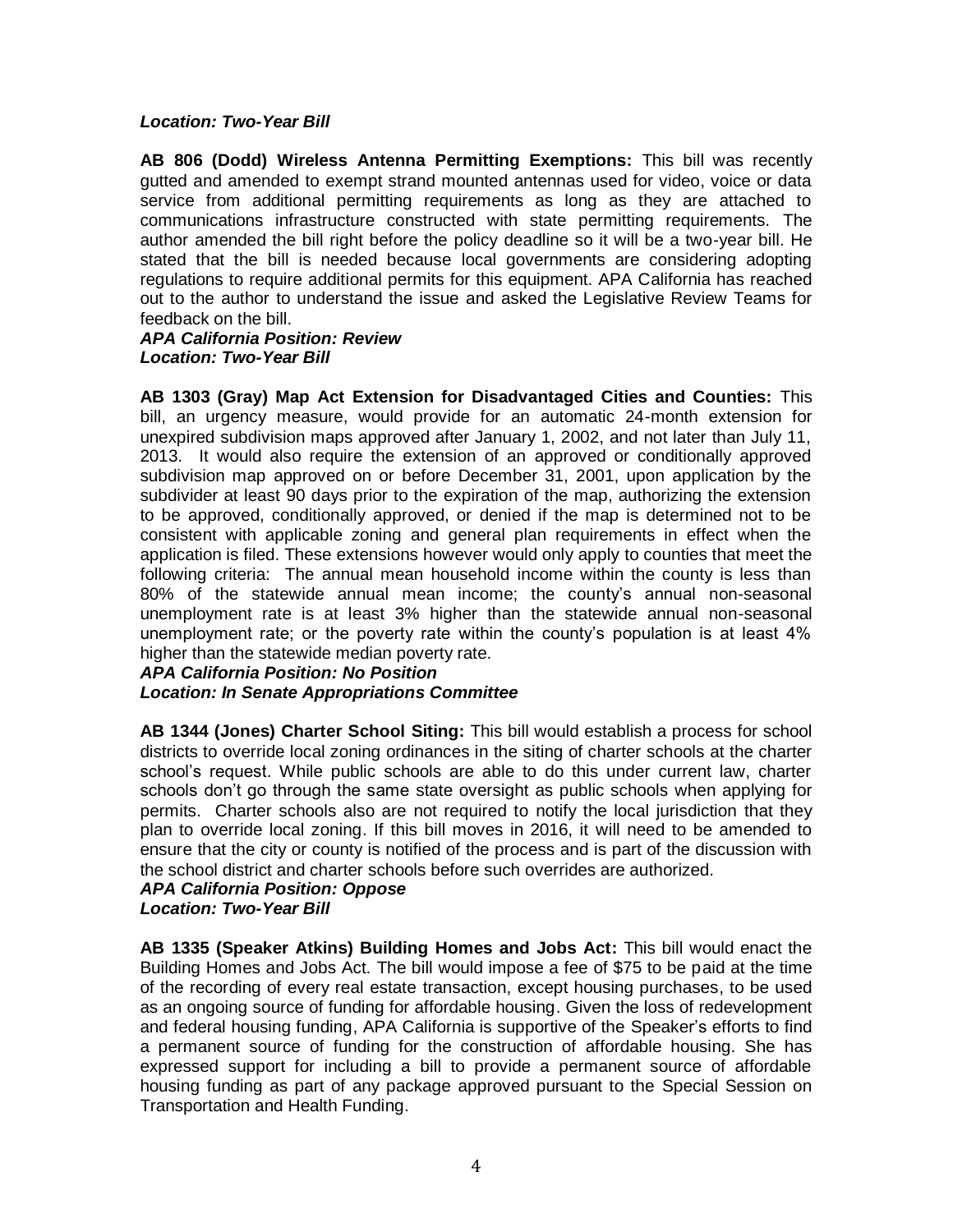#### *APA California Position: Support Location: Two-Year Bill*

**AB 1500 (Maienschein) CEQA Exemptions for Homeless Complex Projects:** This bill would have exempted "homeless complex projects" from CEQA. While APA is supportive of streamlining approval of projects that would assist the homeless population, especially given that there are very few emergency shelters in California, the original definition of "homeless complex" in the bill went far beyond emergency shelters. The bill did not require other facilities, affordable housing or other undefined related projects providing services to the shelters -- that would have also been exempted from CEQA -- to be on the same property, within close proximity, or tied exclusively to the emergency homeless shelters – they could have been stand-alone projects. Nor were there any requirements that such facilities remain in service to the emergency shelters for any specific length of time in order to receive the CEQA exemption. APA California made suggestions to the author to help narrow the definitions in the bill. The bill was amended to change "homeless complex projects" to "priority housing project", remove from the CEQA exemption buildings that provide services to the homeless, narrow the definition of low-income housing, and require the projects requesting the CEQA exemption to retain their original uses and services to receive the exemption.

### *APA California Position: Support as Amended Location: Two-Year Bill*

**SB 122 (Jackson and Hill) CEQA Reform:** This bill will allow for a concurrent preparation of the administrative record at the request of a project applicant and with the consent of the lead agency. APA California supports this option but suggested that the bill be amended to exclude emails that could eventually become part of an administrative record from the requirement to be posted on-line, as this would require a huge amount of staff and lawyer time to stay on pace. That amendment was not accepted, but given that this process is at the discretion of the lead agency, feasible processes for posting should be able to be put in place that are directly related to the administrative record. SB 122 will also require lead agencies to submit environmental documents to OPR and require that those documents be available on-line to the public. This will improve public access to these documents, although APA suggested to the author further streamlining strategies that could be accomplished once the website is up and running. The bill also originally stated the intent of the Legislature to enact legislation establishing a public review period for a final environmental impact report – an extra 30-day review. To eliminate opposition to this proposal, the bill was amended to remove this intent language. However, APA would support a remedy that will address the problem of written comments submitted to the lead agency late in the CEQA process or during the final hearing. These late comments do not allow adequate time for the lead agency to review and analyze what can be volumes of material that in many cases could have been provided much earlier in the process.

# *APA California Position: Support if Amended Location: Assembly Appropriations Suspense File*

**SB 379 (Jackson) Climate Adaptation in General Plan:** SB 379 requires cities and counties to review and update their safety elements to address climate adaptation and resiliency strategies applicable to the city or county. APA worked with the author and stakeholders to ensure that applicable climate adaptation and resiliency strategies are addressed at the local level. We suggested that rather than starting with a brand new process, however, that the bill be amended to allow cities and counties to tier off of the